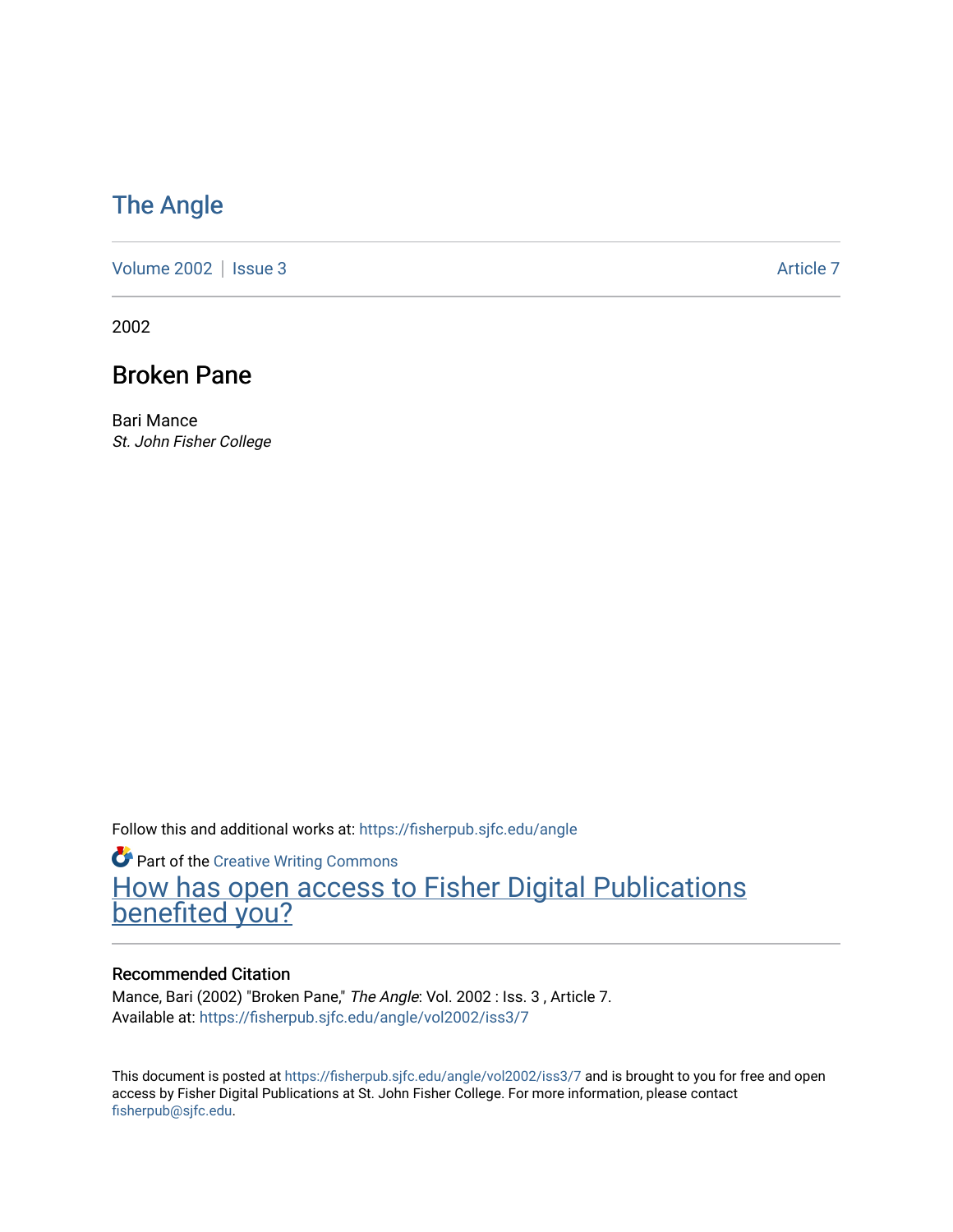### Broken Pane

#### Cover Page Footnote

Appeared in the issue: Volume 2, Issue 3, 2002.